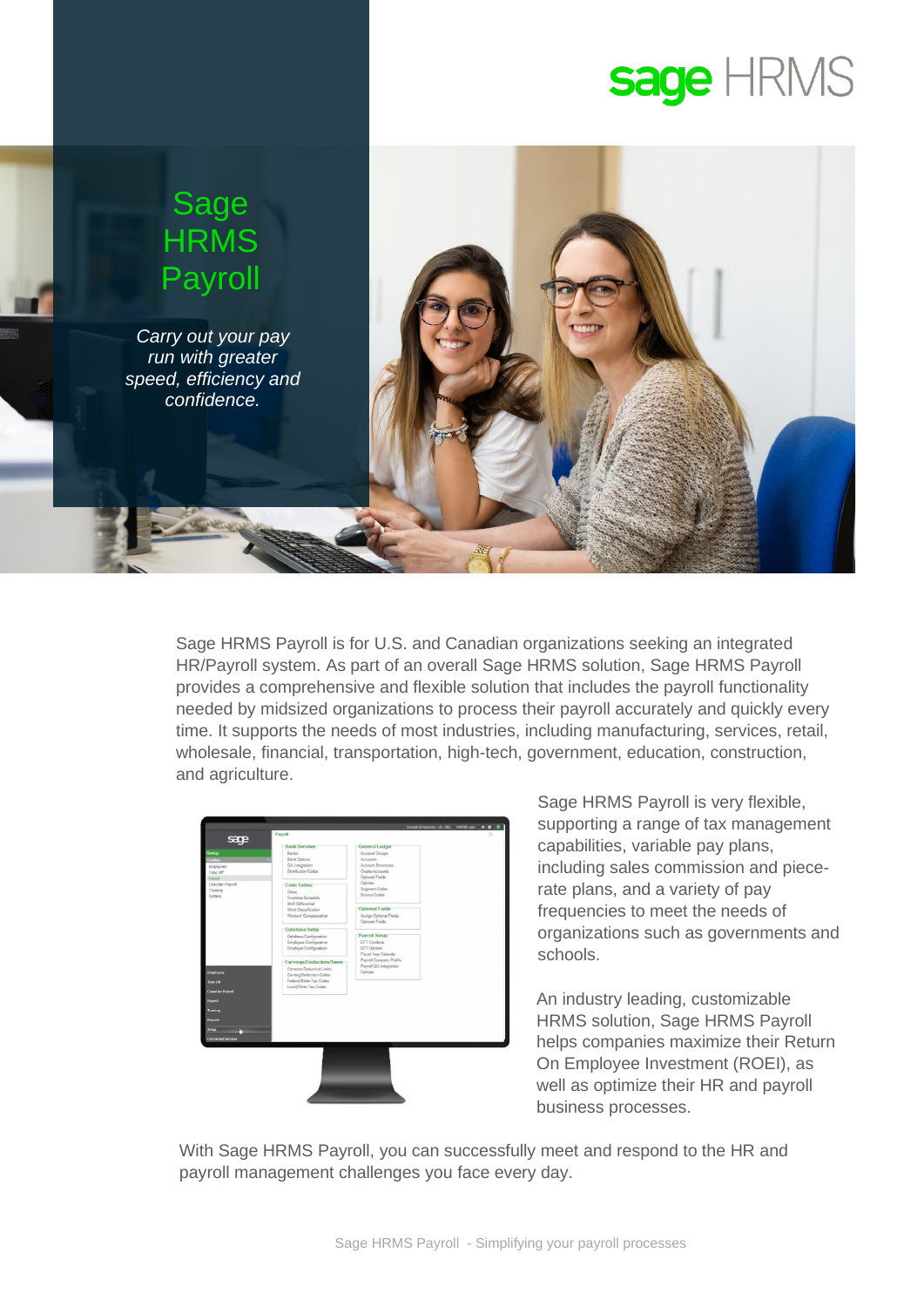

## **Key Benefits**

Sage HRMS Payroll provides you with the tools and critical analytical workforce information your organization needs to drive business objectives, so you can focus on the business asset that is most vital to your company — your employees.



#### **Flexible payroll processing**

Simplify your organization's payroll processing with selection lists and anytime check processing.



#### **U.S. and Canadian tax management and compliance**

Receive automatic quarterly updates of tax tables. In addition, you can meet all state and federal (and Canadian) reporting and payment requirements right from your Sage HRMS Payroll software with Sage Payroll Tax Forms and eFiling by Aatrix.



#### **Flexible accrual and overtime schedules**

Easily create as many schedules as needed to manage employee paid time off and overtime payments.



#### **Comprehensive reporting**

Meet government and management reporting requirements with SAP® Crystal Reports for Sage HRMS, e-filing capabilities, and built-in standard reports.



#### **Earning and deductions**

Set up unlimited earnings and deduction codes with a wide variety of calculation methods.

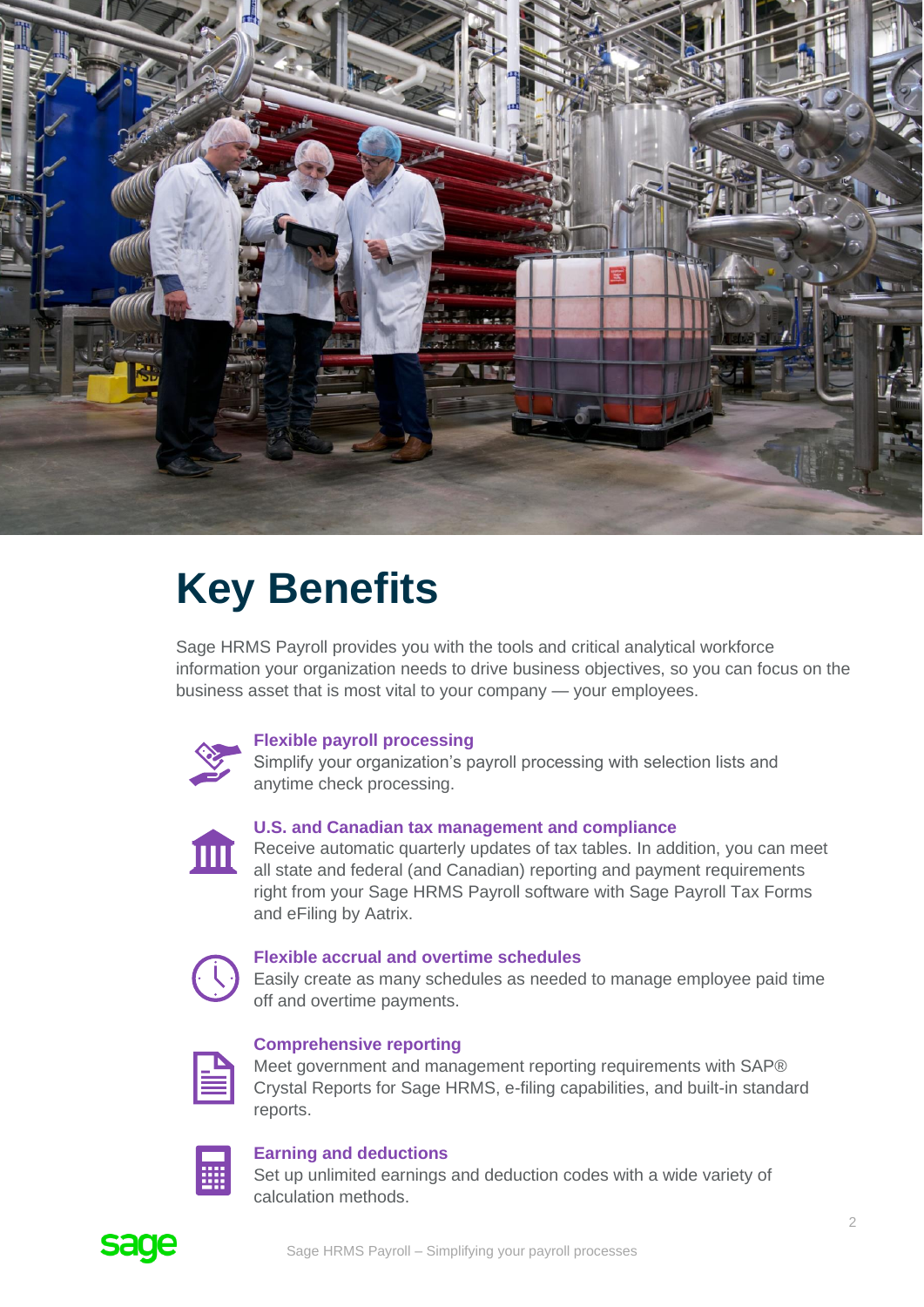### **Features**

### *Automate and streamline your dayto-day HR & Payroll business processes*

#### **U.S. and Canadian tax management and reporting**

Sage HRMS Payroll offers highly robust tax management features, including automatic quarterly updates of tax tables and supports federal and state tax jurisdictions, federal and state income, unemployment, disability taxes, workers' compensation, and more. In addition, with Sage Payroll Tax Forms and eFiling by Aatrix, you can meet all state and federal (and Canadian) reporting and payment requirements right from your Sage HRMS Payroll software.

Sage Payroll Tax Forms and eFiling by Aatrix is easy to use and saves you time by eliminating the need to create reports manually. Reports are automatically completed, reviewed, and edited on screen, then e-filed in minutes for processing. This service ensures 100% compliance by providing a guaranteed delivery method and eliminates many filing expenses associated with printing and mailing activities. You can rest assured knowing your files are protected using multiple levels of security.

#### **Check printing**

Preview and print customized checks and direct deposit advice with the ability to print checks and advice as a single batch.

#### **Direct deposit**

Supports unlimited direct deposit accounts for each employee, as well as automatic ACH file creation.

#### **Flexible payroll processing**

Sage HRMS Payroll uses a simplified yet flexible payroll process. Run an unlimited number of payrolls. Create selection lists of employees for whom you can calculate payroll and perform other processing functions.

#### **Comprehensive reporting and compliance**

Produce comprehensive processing reports, including pre and post-check registers and analysis of earnings, benefits, deductions, accruals, and taxes for the pay period. Track and report Workers' Compensation, SUTA, and FUTA.

#### **Accruals and overtime calculations**

Set up single schedules covering vacation or sick time accrual for all employees, regardless of years of service, and a single overtime payment schedule for employees in every pay frequency or easily create as many schedules as needed.

#### **Variable pay plans**

Automatically calculate variable pay, including sales commissions, draws, and piece-rate production. Sales dollars and production units per employee can be entered directly into payroll using the timecard function.